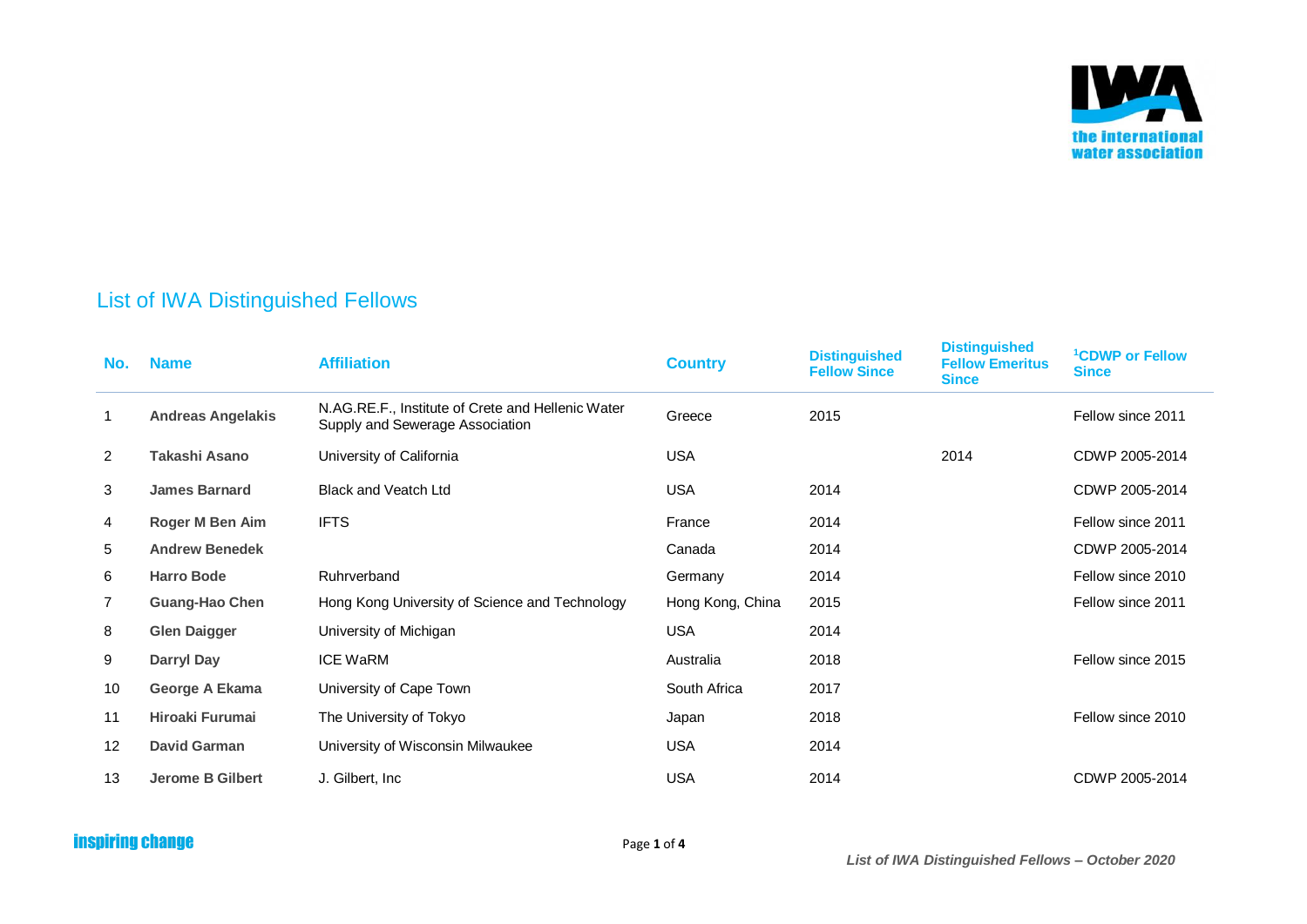

| No. | <b>Name</b>               | <b>Affiliation</b>                                                             | <b>Country</b>  | <b>Distinguished</b><br><b>Fellow Since</b> | <b>Distinguished</b><br><b>Fellow Emeritus</b><br><b>Since</b> | <sup>1</sup> CDWP or Fellow<br><b>Since</b> |
|-----|---------------------------|--------------------------------------------------------------------------------|-----------------|---------------------------------------------|----------------------------------------------------------------|---------------------------------------------|
| 14  | <b>David Jenkins</b>      | University of California                                                       | <b>USA</b>      | 2014                                        |                                                                | Fellow since 2010                           |
| 15  | <b>Blanca Jimenez</b>     | <b>UNESCO</b>                                                                  | Mexico          | 2014                                        |                                                                | Fellow since 2010                           |
| 16  | <b>Helmut Kroiss</b>      | Vienna University of Technology                                                | Austria         | 2017                                        |                                                                | Fellow since 2014                           |
| 17  | <b>Piet Lens</b>          | Wageningen UR                                                                  | The Netherlands | 2015                                        |                                                                | Fellow since 2010                           |
| 18  | Shang-Lien Lo             | National Taiwan University                                                     | Chinese Taipei  | 2015                                        |                                                                | Fellow since 2010                           |
| 19  | <b>Joel Mallevialle</b>   | Figeac Aero USA, INC                                                           | France          | 2014                                        |                                                                | CDWP 2005-2014                              |
| 20  | <b>Duncan Mara</b>        | University of Leeds                                                            | UK              | 2014                                        |                                                                | Fellow since 2012                           |
| 21  | <b>Saburo Matsui</b>      | Kyoto University (Professor Emeritus)                                          | Japan           | 2014                                        |                                                                |                                             |
| 22  | <b>Hallvard Odegaard</b>  | SET AS and NTNU (Professor Emeritus)                                           | Norway          | 2014                                        |                                                                | CDWP 2005-2014                              |
| 23  | <b>Gustaf Olsson</b>      | <b>Lund University</b>                                                         | Sweden          | 2014                                        |                                                                | Fellow since 2010                           |
| 24  | Jiuhui Qu                 | Research Center for Eco-Environmental Sciences,<br>Chinese Academy of Sciences | China           | 2014                                        |                                                                |                                             |
| 25  | <b>Paul Reiter</b>        | <b>ReiterIWS Ltd</b>                                                           | Singapore       | 2014                                        |                                                                |                                             |
| 26  | <b>Joan Rose</b>          | Michigan State University                                                      | <b>USA</b>      | 2014                                        |                                                                | Fellow since 2010                           |
| 27  | <b>Michael Rouse</b>      |                                                                                | UK              | 2014                                        |                                                                | CDWP 2005-2014                              |
| 28  | <b>Hansruedi Siegrist</b> | Eawag                                                                          | Switzerland     | 2014                                        |                                                                |                                             |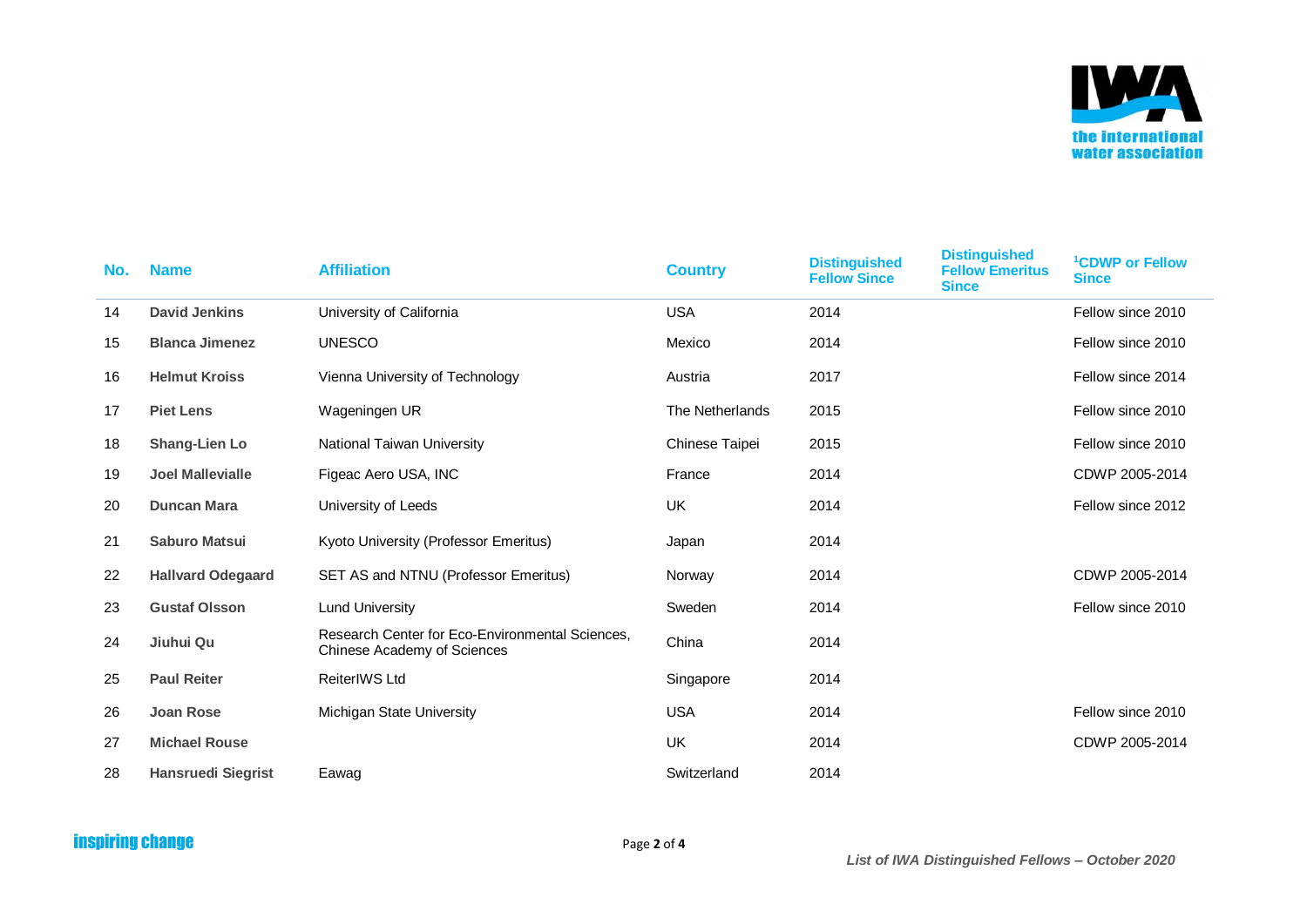

| No. | <b>Name</b>                | <b>Affiliation</b>                                                                                 | <b>Country</b>  | <b>Distinguished</b><br><b>Fellow Since</b> | <b>Distinguished</b><br><b>Fellow Emeritus</b><br><b>Since</b> | <sup>1</sup> CDWP or Fellow<br><b>Since</b> |
|-----|----------------------------|----------------------------------------------------------------------------------------------------|-----------------|---------------------------------------------|----------------------------------------------------------------|---------------------------------------------|
| 29  | <b>Rob Skinner</b>         | MONASH University - Water for Liveability Centre                                                   | Australia       | 2014                                        |                                                                |                                             |
| 30  | <b>Sven Erik Skogfors</b>  | <b>Forest Stream</b>                                                                               | Sweden          |                                             | 2014                                                           | CDWP 2005-2014                              |
| 31  | <b>Norihito Tambo</b>      | Professor Emeritus - Holkkaido University                                                          | Japan           |                                             | 2014                                                           | CDWP 2005-2014                              |
| 32  | <b>Rhodes Trussell</b>     | Trussell Technologies Inc.                                                                         | <b>USA</b>      | 2014                                        |                                                                |                                             |
| 33  | <b>Mark van Loosdrecht</b> | Delft University of Technology                                                                     | The Netherlands | 2018                                        |                                                                | Fellow since 2010                           |
| 34  | <b>Willy Verstraete</b>    | University Gent                                                                                    | Belgium         | 2014                                        |                                                                |                                             |
| 35  | <b>Xiaochang Wang</b>      | Xi'an University of Architecture and Technology                                                    | China           | 2014                                        |                                                                | Fellow since 2011                           |
| 36  | <b>Jiri Wanner</b>         | Institute of Chemical Technology                                                                   | Czech Republic  | 2016                                        |                                                                | Fellow since 2011                           |
| 37  | Yoshimasa Watanabe         | Research & Development initiative, Chuo University<br>and Hokkaido University (Professor Emeritus) | Japan           | 2014                                        |                                                                |                                             |
| 38  | <b>Peter Wilderer</b>      | TU München                                                                                         | Germany         |                                             | 2014                                                           | CDWP 2005-2014                              |
| 39  | <b>Zhiguo Yuan</b>         | Univeristy of Queensland                                                                           | Australia       | 2018                                        |                                                                | Fellow since 2010                           |
| 40  | <b>Jurg Keller</b>         | The University of Queensland                                                                       | Australia       | 2020                                        |                                                                | Fellow since 2010                           |
| 41  | <b>Hamanth Kasan</b>       | <b>Rand Water</b>                                                                                  | South Africa    | 2020                                        |                                                                | Fellow since 2012                           |
| 42  | <b>Charles N. Haas</b>     | <b>Drexel University</b>                                                                           | <b>USA</b>      | 2020                                        |                                                                | Fellow since 2011                           |